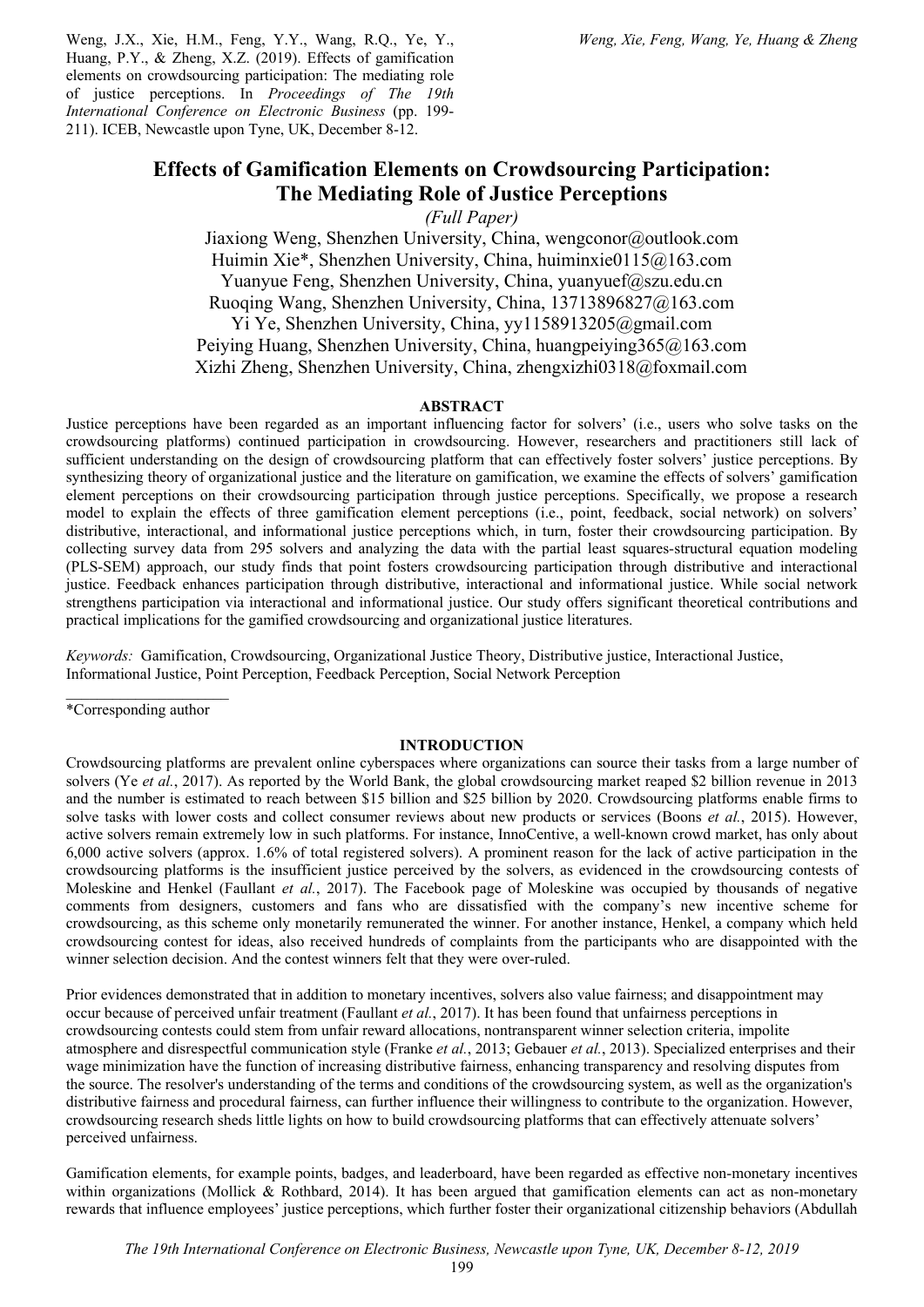& Wan, 2013). Applying this logic to the context of crowdsourcing, gamification elements might work as non-monetary incentives (Mekler *et al.*, 2017) that affect solvers' justice perceptions and promote their participation. However, there is scant research examining such potential effects. Without a nuanced understanding on the causal links among gamification elements, justice perceptions and solvers' participation, it would be difficult for crowdsourcing platform operators to properly develop gamification elements that enhance solvers' justice perceptions and foster their participation. Thus, this study aims to fill this gap by answering the research questions: *How do gamification elements affect solvers' justice perceptions and hence their participation in crowdsourcing?* Based on the organizational justice theory and the gamification literature, we develop a research model illustrating the impacts of solvers' perceptions about gamification elements on their crowdsourcing participation via justice perceptions. We propose that solvers' perceptions of three gamification elements, i.e., point, feedback, and social network will positively affect their distributive, interpersonal and informational justice perceptions, which in turn affect their crowdsourcing participation. In general, this study enriches the crowdsourcing literature by empirically examining the impacts of gamification on solvers' participation through their justice perceptions. It will also contribute to the gamification literature by offering a new angle of understanding the effects of gamification on user behaviors.

The remaining sections of this paper is organized as follows. Firstly, we introduce the theoretical background of this paper, i.e., the theory of organizational justice and the literature on gamification. Building on the theories, we propose our research model and hypotheses accordingly. Then, we describe the methodology as well as results of data analysis. Finally, we review and discuss our findings and offer both theoretical contributions and practical implications.

## **THEORETICAL BACKGROUND**

# **Organizational Justice Theory**

According to the theory of organizational justice, justice refers to perceptions of fairness and assessments on the adequacy of performance outcomes or processes (Cropanzano & Greenberg, 1997). Recently, theoretical development on this theory has focused on identifying and distinguishing diverse dimensions of justice such as distributive justice, procedural justice, interpersonal justice, informational justice (Greenberg, 1993). Distributive justice centers on assessing the fairness of the economic and social emotional outcomes that individuals receive, while procedural justice refers to the justice of the processes and procedures used to make decisions about the outcomes. Researchers extracted the interactive aspects of procedural justice and conceptualized them as interactional justice (Beth and Mog 1986). Later, the interactional justice was further divided into two subcategories (i.e. interactional justice and informational justice) (Greenberg, 1993). Interactional justice reflects whether the authority or superiors treat the subordinates with courtesy, whether they consider the dignity of the other party, and whether they respect each other in the execution of the procedures or the outcomes of the decisions. It emphasizes the fairness of interpersonal relationship that people feel during the execution of decision-making. Besides that, informational justice reflects the sufficiency of explanation behind the process and outcomes (Greenberg, 2001). It mainly refers to whether the information is conveyed to the parties. That is, to provide some explanations to the parties, such as why some form of procedure or why to distribute the results in a certain way (Greenberg, 2001).

The Organizational Justice Theory (OJT) mainly assumes that users with a high sense of justice will build trust and satisfaction in an uncertain organizational environment, thereby enhancing users' reciprocity and loyalty to the organization. Information systems researchers widely use OJT to analyze the individual's perceptions of justice when using information systems. Some research has been conducted from the perspective of justice to investigate online crowdsourcing participation. These studies focus on the effects of perceptual justice on the behavior and outcomes of solvers, such as creativity (Franke & Klausberger, 2009), product interest and perceived product innovation (Faullant *et al.*, 2017), and the efforts expended by solvers (Franke et al., 2013). For example, Zuo et al. (2015) proposes that the solvers' perceptions of distribution, procedures, and interactive justice have a positive impact on their creative performance, which is regulated by ideological cooperation and conceptual generation. Another example is Faullant et al. (2017). They found that solvers' justice perceptions can enhance their product interest, perceived innovation and loyalty intentions. However, relatively few studies have further explored the antecedents of justice perceptions. For example, Fieseler et al. (2017) conducted a qualitative survey of 203 solvers on Amazon Mechanical Turks, and put forth some suggestions for improving their sense of fairness. They found that the fairness of distribution can be improved with specialization and minimum compensation; increased transparency and resolved disputes. And worker representatives can increase both procedural justice and procedural justice; humanization can promote interaction equity. To give another example, Frank et al. (2013) based on two experimental simulations and argued that the crowdsourcing systems' terms and conditions and the prior identification level with the organization affect the solver's perception of distribution equity and procedural fairness, which in turn affects their willingness to contribute to the organization. In addition to these few studies, some studies suggest that gamification design elements may also affect fairness (Callan *et al.*, 2015; Mollick & Rothbard, 2014). In this study, we follow this research direction and explore the drivers of justice perceptions of solvers from the perspective of gamification design. We believe that gamification elements may play an effective role in enhancing solver's sense of justice.

# **Effects Of Gamification Elements On Solver Participation**

For the definition of gamification, Deterding et al. systematically explained that the essence of gamification is "using game design elements in non-gaming situations" (Deterding et al. 2011). Gamification is used in the field of education at the very beginning. And its mechanism aims to improve students' enthusiasm for learning. Recently, information systems scholars adopted and developed the concept of gamification to design incentives for the use of information systems (Hamari et al.,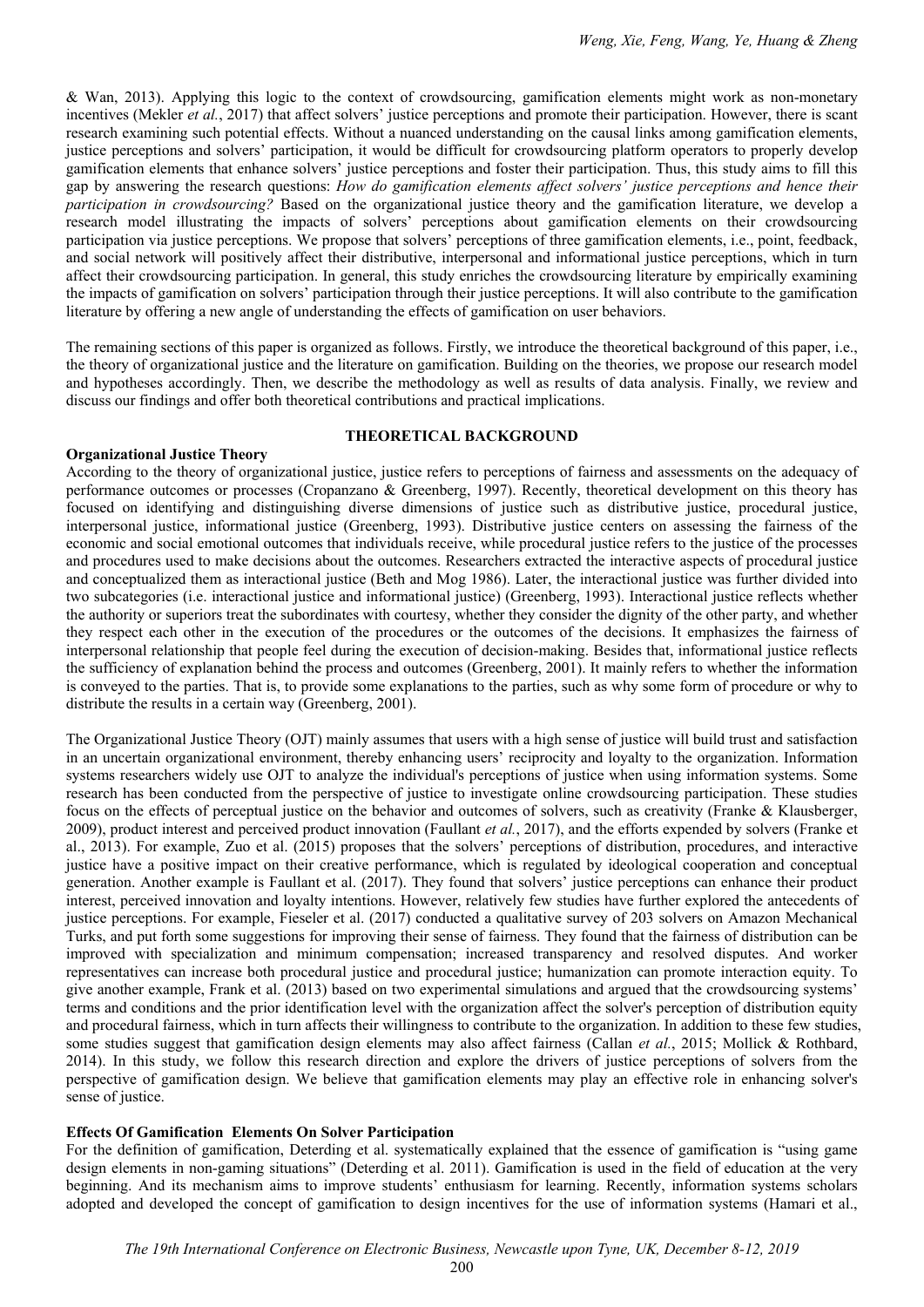2016). They define gamification in information systems as using gamification design elements in information systems to improve or change an individual's attitudes and use of the system (Liu et al., 2017).

After gamification was introduced into information systems, academic research on gamification has surged. Koivisto & Hamari (2019) systematically analyzed 273 empirical studies and identified 47 different gamification affordances. They then divided these gamification affordances into several categories, among which three are most important (i.e., achievement, social, and immersion). The first "Achievement affordance" category includes gamification elements such as points, scores, missions, badge, leaderboards, levels, timer, feedback, etc. The second category concerns with social interaction elements, including social networking features, cooperation, teams, competition, etc. And the third "immersion affordance" category includes avatar, character, narrative, dialogues, theme, virtual world, 3D world, roleplay and other elements (Koivisto & Hamari, 2019) Subsequently, through the investigation of online gamified communities established by Xiaomi and Huawei, Xi & Hamari (2019) studied the effects of users' interaction with three types of gamification features (achievement-related, immersionrelated and social-related features) on their intrinsic need satisfaction. Results of this study showed that when users interact with achievement-related and social-related features, their inherent needs for autonomy, competence and relatedness are more likely to be met. However, when users interact with immersion-related features, only self-satisfaction can be improved. Based on their findings, organizations should design different gamification features according to their business goals and targets of different consumer needs. For instance, education training institutions can improve user participation through constantly motivating the inner motivation of the participants and helping them form long-term study habits. In contrast, crowdsourcing platform can improve solvers' participation by offering additional incentives beyond monetary rewards, such as point, feedback, and social networks.

Gamification is also used in the context of online crowdsourcing to enhance the psychological and behavioral outcomes of the solvers (Morschheuser et al., 2017). To promote user engagement, a large number of gamification elements have been designed into the crowdsourcing platforms, such as points, feedback, badges, leaderboard, levels, and progress, etc. (Morschheuser et al., 2017). In general, the crowdsourcing platform equipped with gamification design is more popular among users. Previous research has pointed out that gamification elements can enhance the willingness of the solvers to continue to participate by affording their motivations (e.g., Feng et al. 2018; Goh et al. 2017). Motivations can be classified into intrinsic motivations and extrinsic motivations (Ryan & Deci, 2000). On the one hand, many studies have found that if gamification elements are added to the crowdsourcing platform, it can be seen as a design shifting participants from the completion of task to participation driven by intrinsic motivation (Deterding et al., 2011; Feng et al. 2018). Given that the success of crowdsourcing contests relies on a great number of participating solvers, the crowdsourcing platforms design inspiring elements to enhance participation by drawing on the ideas of the game. For example, Goh et al. (2017) found that reward points and badges can meet the motivational needs of autonomy and competence in mobile crowdsourcing. Similarly, Blohm & Leimeister (2013) found that providing points in crowdsourcing is a way to enhance participants' sense of mobility and immersion, further motivating them to complete tasks. Based on the perspective of motivational affordance, Feng et al. (2018) found the intrinsic needs of self-expression, self-efficacy, and playfulness can be met by both point and feedback elements, which further motivate the solvers to participate in micro-task crowdsourcing. Apart from that, some gamification elements are found to satisfy solvers' extrinsic needs for reputation or recognition, thereby stimulating their participation (Blohm & Leimeister, 2013). Studies have shown that various intrinsic and extrinsic motivations instigate people to join in crowdsourcing contests. For example, the intrinsic motivation engendered by the task design allows the participant to have the creativity and autonomy to develop his or her skills and sensory abilities. And in some cases, the extrinsic motivation for economic return can also be promoted. Specifically as an example, Zheng et al. (2011) discovered that individual's motivations can be enhanced by task complexity, task granularity, and task diversity (Zheng et al. 2011).

In addition to the widely accepted "gamification-motivation-behavior" logic, previous research suggests that some gamification elements (e.g., points, badges, leaderboard, social network) act as effective non-monetary incentives to compensate the solvers' efforts and improve their sense of fairness, thereby motivating them to make more contributions (Kawajiri et al., 2014). So it's an effective way to certify the solver's efforts through rewarding points. Badges and leaderboard also remunerate the efforts of solvers in a similar way. Apart from this traditional PBL-triad (i.e., points, badges, leaderboards), both positive and negative performance feedbacks from crowdsourcing firms can serve as useful mechanisms to recognize the solvers' efforts. Additionally, social networking on crowdsourcing platforms allows the solvers and crowdsourcing firms to communicate at any time, which makes the solvers feels respected. According to organizational justice theory, when employees feel that their employers treat them fairly, employees will commit to their organizations and conduct organizational citizenship behaviors (e.g., working hard) (Greenberg, 1993). In the context of crowdsourcing, as effective non-monetary incentives, gamification elements (e.g., points, feedback and social network) can be used by crowdsourcers to strengthen the solvers' sense of justice and maintain their participation. However, in both the gamification and crowdsourcing literature, few studies have attempted to link gamification elements to solvers' sense of justice and participation behaviors.

In the online crowdsourcing platform of the current study, we only choose the gamification elements of the achievement and social categories. There are two reasons why we only choose these two categories. First, the immersion category is more related to self-perceptions, rather than justice perceptions. Second, the gamification elements in the immersion category are not presented in this platform. In the platform we study, scores, missions, badges, leaderboard, and timer are not presented, and solver levels overlap with points as the levels are based on points earned. Therefore, we specifically choose to focus on point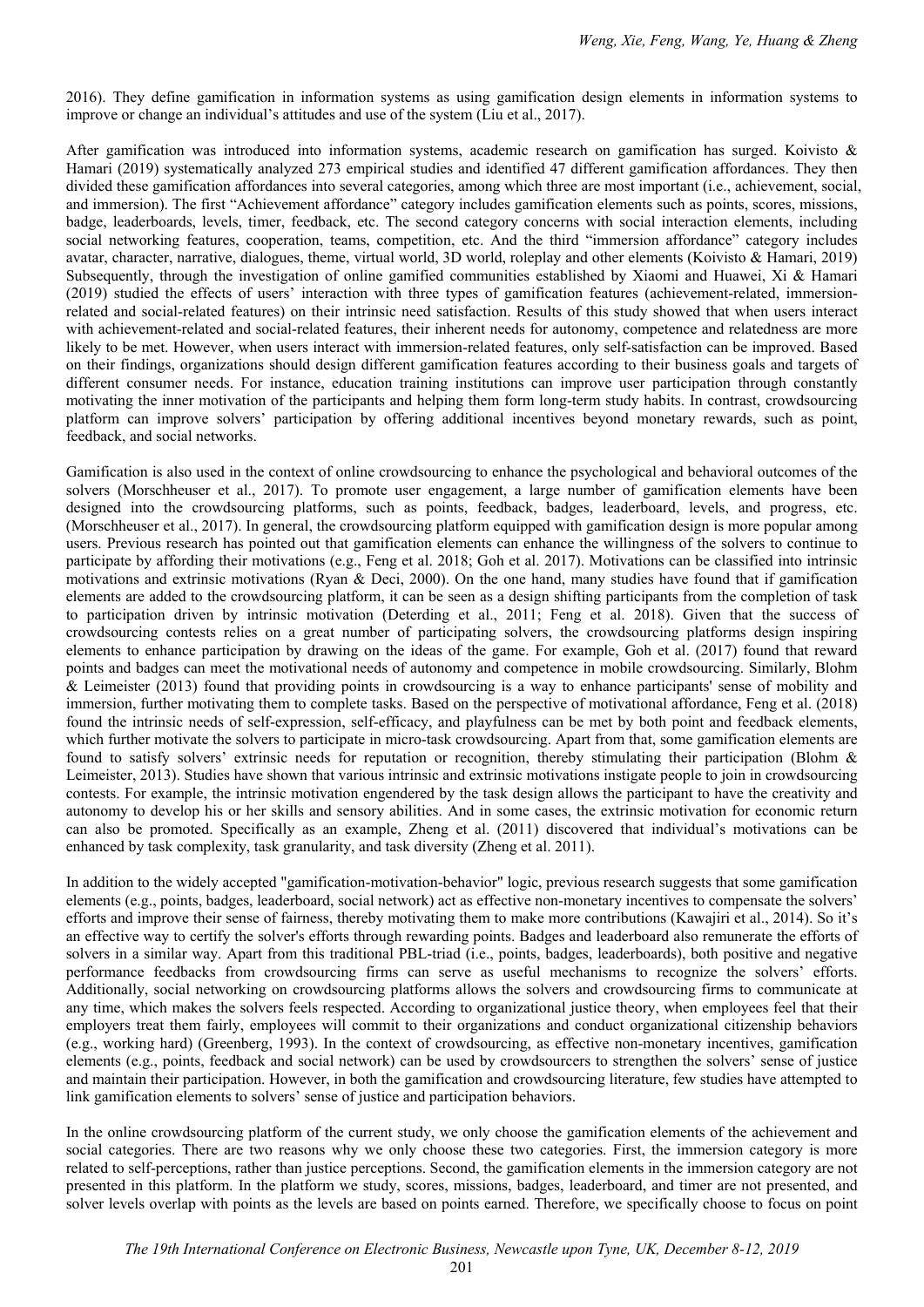and feedback for the achievement category. Besides, as individual solvers in this platform compete individually for the tasks, there are no team-based cooperation and competition among the solvers. Hence we select the social networking features for the social category. To sum up, in the current study, we pay special attention to points, feedback and social network, and empirically test their impacts on the solvers' sense of justice and participation behaviors.

Points are usually rewarded for successful completion of a given activity in a gamified environment and use numbers to represent the player's experience and abilities (Morschheuser et al., 2017). In this study, solvers will receive points when they participate and win the tasks. As the number of points is a key criterion for crowdsourcing firms to choose the winners of the tasks, points represent a type of non-monetary incentive, recognizing the effort and competence level of the solvers. Only when individuals pay attention to gamification elements can they work. Because individuals' perceptions are different, it is vital to conceptualize gamification elements as perceptions for the generalization of our research results. Therefore, we conceptualize the gamification elements as solvers' perceptions. *Point perception are defined as solvers' perceptions that the crowdsourcing platforms can effectively compensate their work with points*.

In addition to points, the crowdsourcing firms also provides feedback on the performance of the submissions (Ye & Kankanhalli, 2017). A normal crowdsourcing appeal typically receives up to thousands of submitted solutions. Therefore, crowdsourcing firms may not provide feedback to all the submissions. When receiving performance feedback from a crowdsourcing firm, whether it is positive or negative, the solver will feel that his efforts have been recognized by the company, thus forming a sense of fairness. Therefore, the feedback represents another non-monetary stimulus, which can enhance solvers' sense of justice. Therefore, *feedback perception is defined as the solvers' perception that the crowdsourcing platform allows them to receive performance feedbacks from the firms*.

Aside from points and feedback, social networking elements (e.g., live chat, in-mail) are also designed into the crowdsourcing platform. Social networks can promote low-cost information exchange and build meaningful social relationships among users. Communication and conversation can provide people with a stronger sense of connectivity and belonging**.** When solvers use social networks to build stronger social relationships with crowdsourcing firms, they are more motivated to accomplish tasks and perform well. For example, there is a live chat window in the platform, which is convenient for the crowdsourcing firms and the solvers to communicate the task requirements and progresses in real-time. This makes the solvers feel respected and feel interpersonal justice. And getting information from such channels also enhance the perception of informational justice as solvers would feel that they can access enough information before complieting the tasks. Combining the above, this study conceptualizes the perception of three gamification elements as point perception, feedback perception and social network perception, and tests their roles in stimulating solvers' participation through justice perceptions.

As far as the concept of justice is concerned, procedural justice involves the fairness of a decision-making process or procedure. Therefore, procedural justice is concentrated on the process of making the final decisions/results (Greenberg, 2001). These three gamification elements are related to either the outcome (i.e., points, feedback) or the requirements/progress debriefing (social network). Therefore, in this study, when we focus on points, feedback and social networking as three gamification elements in the crowdsourcing platform, we specifically focus on three dimensions of justice, namely, distribution justice, interactional justice and informational justice when studying the effects of gamification elements on solvers' participation.

#### **RESEARCH MODEL AND HYPOTHESES**

According to the organizational justice theory and gamification literature described above, we create a research model to illustrate the antecedents for solvers' participation in online crowdsourcing platforms as shown in Figure 1. Specifically, we conjecture that solvers' perceptions of point, feedback and social network elements positively affect their perceived distributive justice, interactional justice and informational justice, which, in turn, positively affect their crowdsourcing participation.

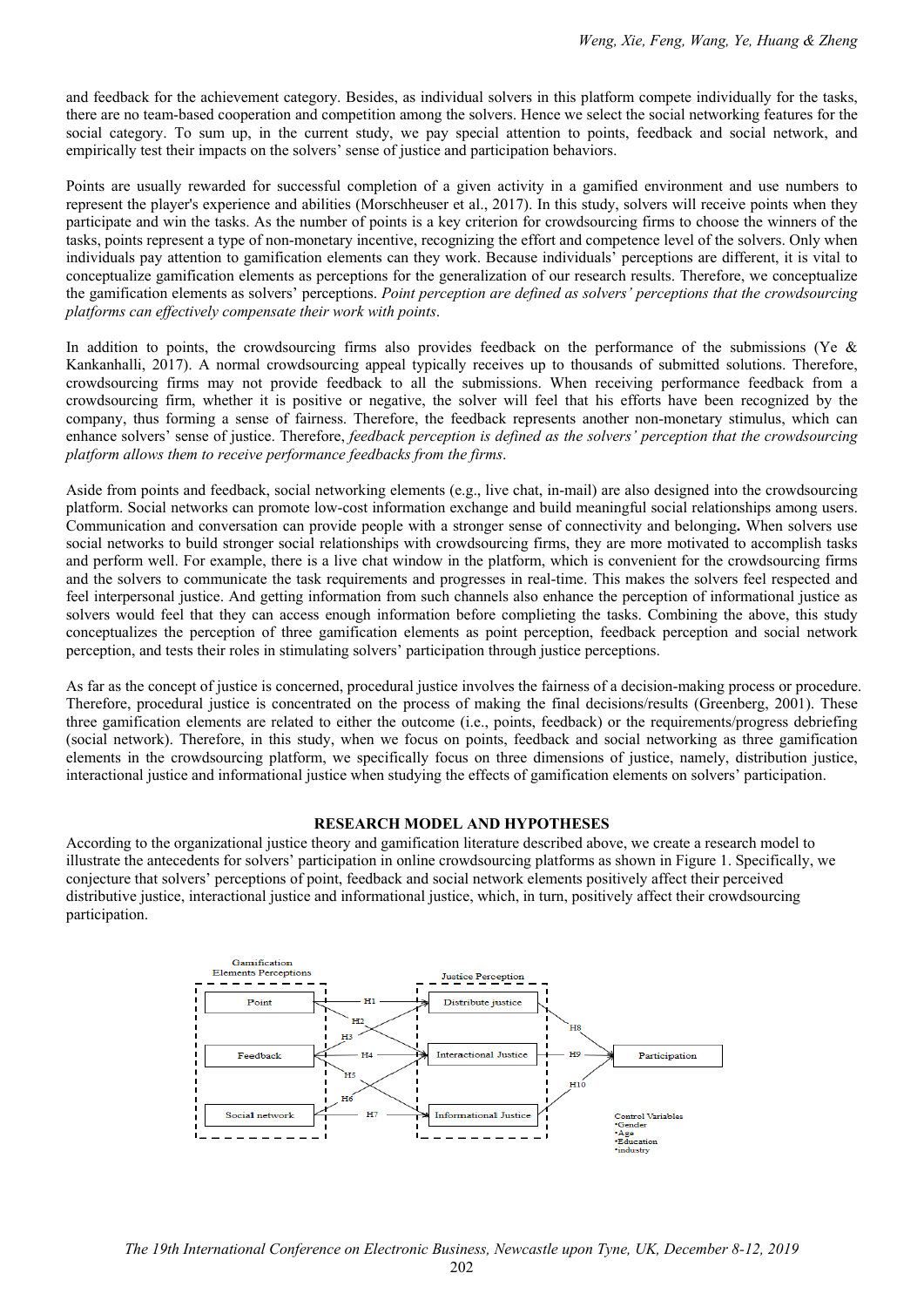# Figure 1: The Research Model

# **Point**

As one of the most studied gamification elements in the literature, point is an achievement-related element. When solvers join crowdsourcing contests and win the bids, they will receive a number of points as virtual reward in addition to the monetary compensation. Based on a preponderance of managerial literature, providing virtual rewards is a significant part of employee compensation plan. Solvers typically devote massive efforts of time and energy to obtain the bids in the online crowdsourcing platform. Rewarding solvers with virtual incentives such as points show that the platform values the efforts of the solvers. Solvers' emotional efforts can be compensated by such virtual incentives. Hence, their perceptions of distributive justice will be reinforced. At the same time, when solvers receive points from the platform, they will feel that the platform treats them with respect and politeness, i.e., with interactional justice, hence being inclined to join in the tasks in the future. In addition, as a kind of incentive to give virtual currency, points are a reward for the solver who wins the task of the crowdsourcing platforms and gets a reward after completion. Information Justice focuses on the disclosure of the task requirements and evaluation information released by the solvers. Hence there is no connection between the former and the latter. Therefore, we speculate that,

# *H1: Point leads to higher perception of distributive justice by solvers.*

*H2: Point leads to higher perception of interactional justice by solvers.* 

# **Feedback**

In addition to points, another achievement-related gamification element is performance feedback. After a crowdsourced task is completed and the winning bid (s) is selected, the crowdsourcing firm will be asked to offer clear and reasonable feedbacks to all the submissions, explaining the reasons why these submissions are/are not accepted. A large proportion of prior research has found that solvers have a normal expectation about receiving explanations for their failed submissions. Offering performance feedbacks fulfill such expectation and can enhance solvers' distributive justice. In the meantime, giving feedbacks also means that the crowdsourcing firm cares about the feeling of independent solvers and puts reasonable efforts to compensate them. Such behaviors will make solvers feel that they are treated with politeness, thereby developing a sense of interactional justice. Apart from that, when the selection criteria of the winning bids is rather ambiguous or subjective, the provision of performance feedbacks can at least make the final decision more "justifiable". Solvers will think that they have received enough information regarding the decision making criteria, hence generating the perception of informational justice. Hence, we expect that,

*H3: Feedback leads to higher perception of distributive justice by solvers.* 

*H4: Feedback leads to higher perception of interactional justice by solvers.* 

*H5: Feedback leads to higher perception of informational justice by solvers.* 

# **Social Network**

As discussed above, social networking features enabling the communication between the crowdsourcing firms and solvers can also enhance solvers' participation intention. When solvers have questions regarding the requirements and progress of the crowdsourcing tasks, they can employ the social networking tools in the platform to communicate with the crowdsourcing firms. Prompt and concise responses provided by crowdsourcing firms through such communication channels can foster solvers' perception of interactional justice. Similarly, when there are channels through which solvers can receive information on the task requirements and progress, they will feel that they possess equal information comparing to their peers, that is, higher perception of informational justice. On the other hand, Distributive Justice is the fairness between the solver's effort and reward in completing the task, that is, whether the reward obtained after completing the task conforms to his inner expectation. The Social Network is a way to enhance the interaction between the Crowdsourcing platforms and the solvers during the task execution process, thus it has no relationship with whether the effort and reward are equal. Therefore, we speculate,

*H6: Social network leads to higher perception of interactional justice by solvers.* 

*H7: Social network leads to higher perception of informational justice by solvers.* 

# **Distributive, Interactional And Informational Justice Perceptions**

Literature on organizational justice has provided much evidence that justice perception has a clear impact on individuals' attitudes and behaviors. Individuals who feel that they are treated unfairly by employers will be disappointed, and such disappointment will foster their efforts to restore justice within the relationship; if not, individuals will decide to terminate the employment relationships (Greenberg, 1993). On the contrary, if individuals perceive that they are fairly treated, they will have more commitment on the employers and be proactive in their work. In the context of crowdsourcing, when solvers perceive that their contributions are fairly rewarded, i.e., distributive justice, they will be more active in task participation. Similarly, when solvers feel that they are treated with courtesy and politeness by the platform and crowdsourcing firms, i.e., interactional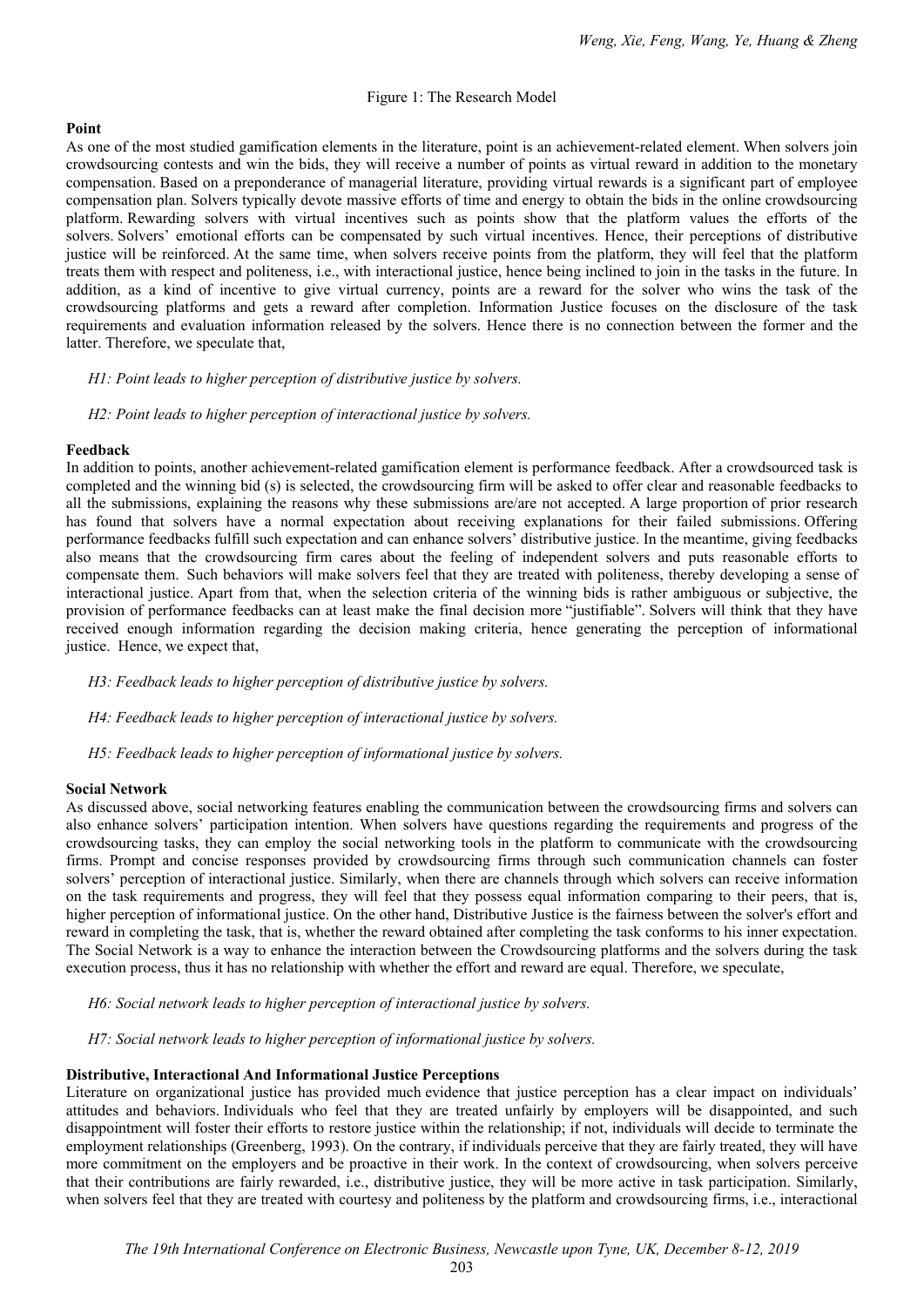justice, they will be more willing to contribute. Lastly, when solvers believe that they have received equal information as compared to other competitors, i.e., informational justice, they will sustain their participation in the future. Based on the above discussion, we speculate,

*H8: Distributive justice perception is positively related to solvers' crowdsourcing participation.* 

*H9: Interactional justice perception is positively related to solvers' crowdsourcing participation.* 

*H10: Informational justice perception is positively related to solvers' crowdsourcing participation.* 

In order to control for potential bias from the sample selection, we include age, gender, education level and industry background as control variables in the model.

# **RESEARCH METHODOLOGY**

We collect research data from the target population of a well-known Chinese micro-task crowdsourcing platform through online survey. Previous studies suggest that latent variables like the constructs in our theoretical model are best examined by the survey method (Kankanhalli et al., 2015). We must emphasize the fact that the online crowdsourcing platform in this study (i.e., Zhubajie.com) falls into the type of competition-based platform, as the majority of tasks in this platform are sourced by soliciting individuals to compete with one another by the crowdsourcing companies. A crowdsourced task might receive a large number of submissions from solvers. However, the crowdsourcing firms will only choose one or a few qualified submissions. Individual solver could obtain a certain amount of points if his or her submission is selected and financially rewarded. Solvers can utilize the social networking tools (i.e., live chat, in-mail) to communicate with the firms during the bidding process of crowdsourcing. In addition, the crowdsourcing firms can voluntarily give performance feedbacks and evaluations to every single submission for their crowdsourced tasks. In general, tasks crowdsourced in this platform fall under the category of "easy task with high outcome variety". Tasks include translation, Website design, as well as logo design, which require the solvers have a certain amount of creativity and specialized knowledge.

## **Sample**

The method of gathering data in this study is sending invitation via private message to registered solvers of the crowdsourcing platform. The message included an invitation note and a hyperlink to the questionnaire posted in an online survey website (www.wenjuan.com). We acquire a full list of registered solvers from the platform operator and randomly pick out 1,000 individuals from the list. Then we send the invitational private messages to them. Altogether, 326 solvers responded to the survey request, which leads to a response rate of 32.6%. After removing those incomplete and repeated responses, 295 questionnaires in total were selected for data analysis. Table 1 reported the demographic information of the selected samples.

| Variable  | -- <i>o</i> --r---<br>Item | Frequency | Percentage                 |  |  |
|-----------|----------------------------|-----------|----------------------------|--|--|
|           |                            |           | $\left(\frac{0}{0}\right)$ |  |  |
| Age       | < 18                       | 1         | 0.3                        |  |  |
|           | 18-24                      | 96        | 32.5                       |  |  |
|           | 25-35                      | 180       | 61.0                       |  |  |
|           | $36 - 50$                  | 17        | 5.8                        |  |  |
| Gender    | Male                       | 169       | 57.3                       |  |  |
|           | Female                     | 126       | 42.7                       |  |  |
| Education | High school and            | 19        | 6.4                        |  |  |
| level     | below                      |           |                            |  |  |
|           | College                    | 90        | 30.5                       |  |  |
|           | University                 | 169       | 57.3                       |  |  |
|           | Master                     | 16        | 5.4                        |  |  |
|           | PhD                        | 1         | 0.3                        |  |  |
| Industry  | Education                  | 61        | 20.7                       |  |  |
|           | IT service                 | 75        | 25.4                       |  |  |
|           | Manufacturing              | 40        | 13.6                       |  |  |
|           | Financial service          |           | 3.1                        |  |  |
|           | Traditional                | 42        | 14.2                       |  |  |
|           | services                   |           | 23.0                       |  |  |
|           | Others                     |           |                            |  |  |

Table 1: Demographics of the Samples

#### **Measures**

Where applicable, the constructs in the research model were operationalized by adapting existing items from prior literature to ensure validity. Otherwise, new items were developed by referring to the constructs' definitions in previous gamification literature and interviews with subjects. Table 2 shows the survey items for all the constructs.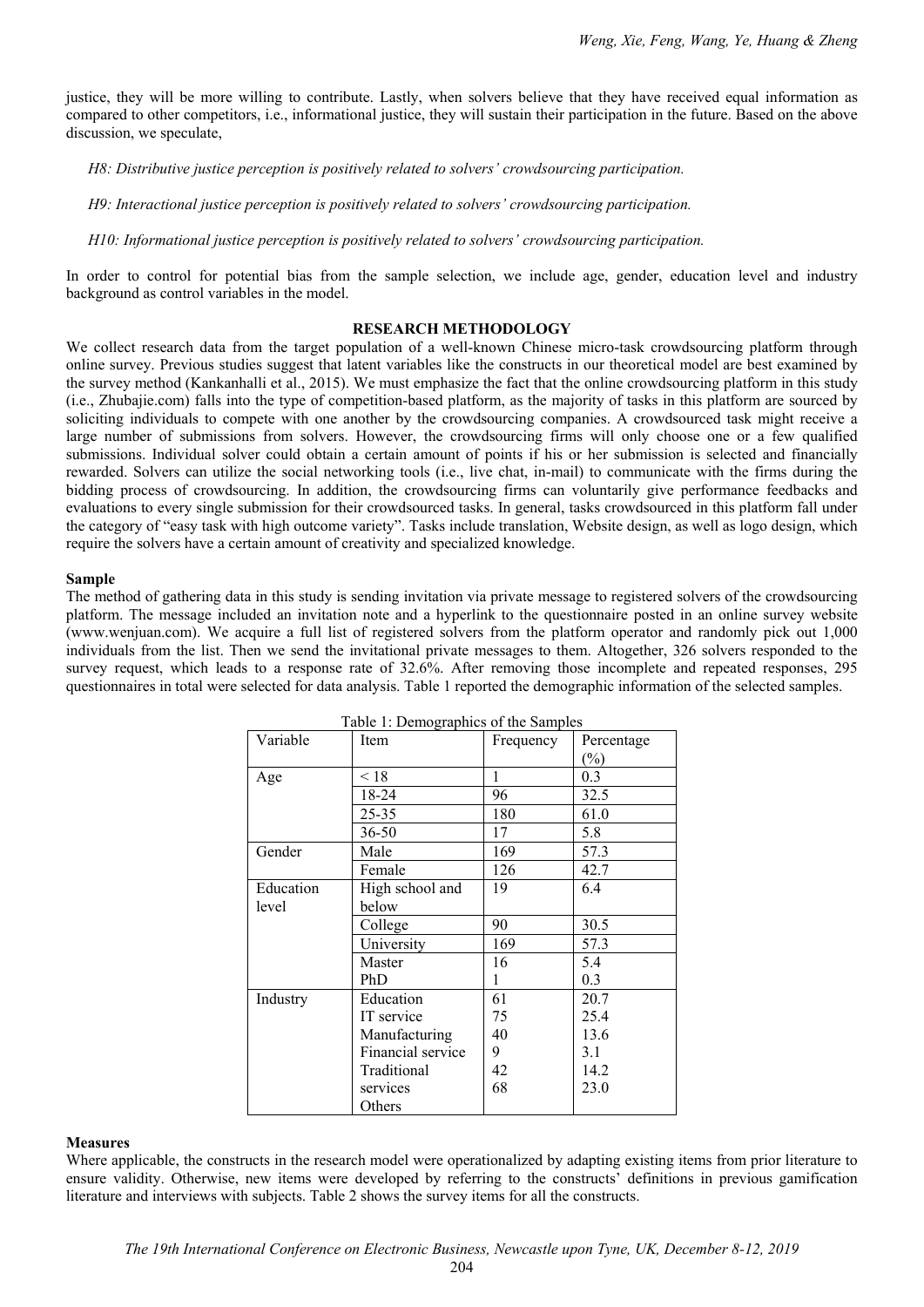| Constructs     |                  | Items                                                               | Source                        |
|----------------|------------------|---------------------------------------------------------------------|-------------------------------|
| Point          | PNT1             | This platform increases my points in correspondence to my           |                               |
| (PNT)          |                  | behaviors (e.g., submission, winning the bids)                      | Adapted from (Feng, 2018)     |
|                | PNT <sub>2</sub> | This platform promptly evaluates my behaviors and add up            |                               |
|                |                  | my points                                                           |                               |
|                | PNT3             | Points is a critical measure for the competence level of solvers    |                               |
|                |                  | in this platform                                                    |                               |
| Feedback       | FEB1             | This platform enables the crowdsourcing firms to provide            |                               |
| (FEB)          |                  | thanks to my submissions                                            | Adapted from (Feng, 2018)     |
|                | FEB <sub>2</sub> | This platform enables the crowdsourcing firms to review my          |                               |
|                |                  | submissions                                                         |                               |
|                | FEB3             | This platform allows the crowdsourcing firms to guage the           |                               |
|                |                  | quality of my submission (i.e., good, normal, or bad)               |                               |
| Social network | SOC1             | The social system in the crowdsourcing platform allows me to        | Adapted from (Feng, 2018)     |
| (SOC)          |                  | see the activities of other users                                   |                               |
|                | SOC <sub>2</sub> | The social system in the crowdsourcing platform allows me to        |                               |
|                |                  | communicate with crowdsourcing firms effectively                    |                               |
|                | SOC3             | The social system of the crowdsourcing platform satisfies my        |                               |
|                |                  | social needs                                                        |                               |
|                | SOC <sub>4</sub> | The social system of the crowdsourcing platform allows me to        |                               |
|                |                  | communicate with crowdsourcing firms promptly                       |                               |
| Distributive   | DIS1             | What I obtain from this platform is fair compared to the            | Adapted from (Colquitt, 2001) |
| justice (DIS)  |                  | efforts I have made                                                 |                               |
|                | DIS2             | What I obtain from this platform is fair compared to the            |                               |
|                |                  | activeness of my response to the crowdsourcing firms'               |                               |
|                |                  | requests                                                            |                               |
|                | DIS3             | What I obtain from the platform is fair compared to the speed       |                               |
|                |                  | of response to the crowdsourcing firms' requests                    |                               |
|                | DIS4             | What I obtain from the platform is fair compared to the time        |                               |
|                |                  | and efforts I devote to completing the tasks                        |                               |
| Interpersonal  | INT1             | I am treated politely in this platform                              | Adapted from (Colquitt, 2001) |
| justice (INT)  | INT <sub>2</sub> | I am treated kindly in this platform                                |                               |
|                | INT3             | I am treated with respect in this platform                          |                               |
|                | INT4             | My membership rights are attended and valued in this                |                               |
|                |                  | platform                                                            |                               |
| Informational  | INF1             | The crowdsourcing firms can concretely explain the task             | Adapted from (Colquitt, 2001) |
| justice        |                  | requirements                                                        |                               |
| (INF)          | INF <sub>2</sub> | The crowdsourcing firms can communicate with solvers about          |                               |
|                |                  | the task requirements frankly                                       |                               |
|                | INF3             | The crowdsourcing firms can inform me about the details of          |                               |
|                |                  | task requirements promptly                                          |                               |
| Solver         | PAR1             | I plan to actively join in the crowdsourcing tasks of this          | Adapted from (Wu & Sukoco,    |
| participation  |                  | platform                                                            | 2010)                         |
| (PAR)          | PAR <sub>2</sub> | I plan to actively join in the tasks of this platform in the future |                               |
|                | PAR3             | I will do my best to participate in tasks in this platform, rather  |                               |
|                |                  | than leaving it                                                     |                               |
|                | PAR4             | I will keep a relatively high level of participation in this        |                               |
|                |                  | platform in the future                                              |                               |

Table 2: Operationalization of Constructs in the Model

To ensure the validity of the newly-developed survey items (i.e., items for point, feedback and social network), we conducted exploratory interviews with 8 crowdsourcing solvers to find out how they recognized and perceived the gamification features when using this crowdsourcing platform. We also launched a pilot test with 40 participants to validate the new items. By referring to Moore and Benbasat (1989), we went through a two-stage Q-sorting process to enhance the content validity, convergent validity and discriminant validity of all the items. All the items were measured with 5-points Likert-scales anchored from "strongly disagree" to "strongly agree" (See Table 2) Items in English were translated into Chinese and given to six information systems researchers who were competent in both languages to translate them back to English. Then we carefully compared the two versions of English items and resolved all the conflicting issues by revising the wording of the items.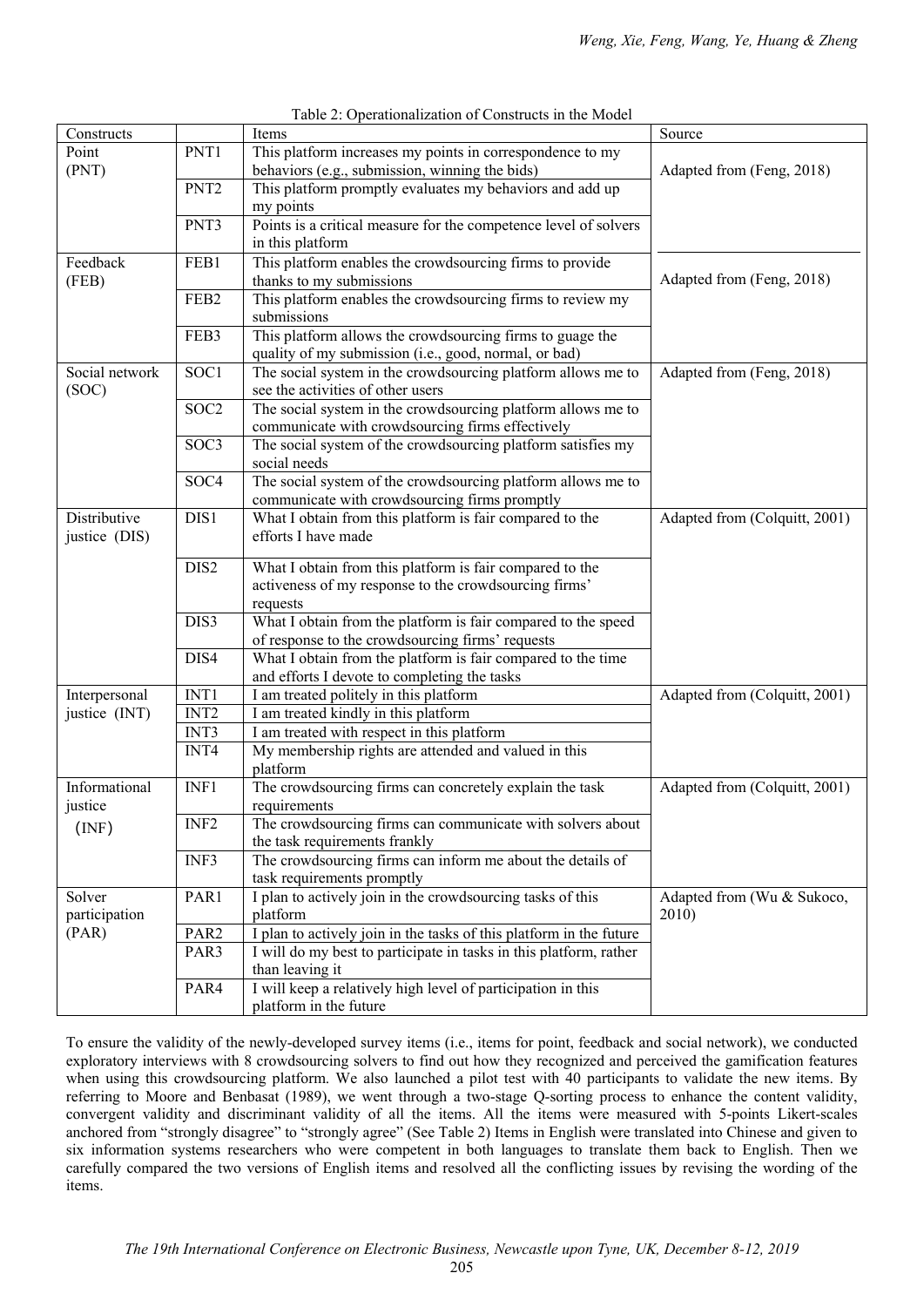# **RESULTS**

In this study, we employed Partial least squares (PLS) to analyze the survey data. PLS-SEM instead of co-variance based SEM is suitable for analyzing the model with latent variables (Wetzels et al., 2009). Bootstrapping was adopted to test the statistical significance of path coefficients according to Wetzels et al. (2009). In the research model, all constructs were modeled as reflective. We used SmartPLS2.0 for data analysis.

#### **The Measurement Model**

Convergent validity is tested by measuring the  $(1)$  reliability of items,  $(2)$  composite reliability of constructs  $(0.7)$ ,  $(3)$  average variance extracted (AVE) (>0.5), and (4) factor analysis results. Reliability of items is guaranteed by checking each item's loading on its related construct (Standardized Factor Loading  $> 0.7$ ). In the current study, all the item loadings satisfy this criterion (see Table 3). Cronbach's alpha scores (CA) and composite reliability scores (CR) for every construct (see Table 4) are well above 0.70, which is the recommended benchmark for acceptable internal reliability. Table 4 indicate that the AVE score for every construct, ranging from 0.73 to 0.79, far exceeding the suggested value of 0.50. In addition, all the items highly loaded on their own constructs (with the minimum loading of 0.68), thereby showing good convergent validity (see Table 3).

|                  | Table 5. Pacific Allarysis Results |       |       |                |       |       |       |  |  |  |
|------------------|------------------------------------|-------|-------|----------------|-------|-------|-------|--|--|--|
|                  | $\mathbf{1}$                       | 2     | 3     | $\overline{4}$ | 5     | 6     | 7     |  |  |  |
| PNT1             | 0.19                               | 0.16  | 0.15  | 0.18           | 0.23  | 0.77  | 0.05  |  |  |  |
| PNT <sub>2</sub> | 0.15                               | 0.07  | 0.13  | 0.19           | 0.22  | 0.77  | 0.27  |  |  |  |
| PNT3             | 0.20                               | 0.16  | 0.16  | 0.14           | 0.16  | 0.78  | 0.19  |  |  |  |
| FEB1             | 0.17                               | 0.12  | 0.20  | 0.15           | 0.78  | 0.24  | 0.02  |  |  |  |
| FEB <sub>2</sub> | 0.13                               | 0.14  | 0.09  | 0.12           | 0.83  | 0.21  | 0.14  |  |  |  |
| FEB3             | 0.16                               | 0.12  | 0.17  | 0.12           | 0.77  | 0.11  | 0.16  |  |  |  |
| SOC <sub>1</sub> | 0.08                               | 0.15  | 0.76  | 0.27           | 0.08  | 0.18  | 0.01  |  |  |  |
| SOC <sub>2</sub> | 0.18                               | 0.28  | 0.75  | 0.12           | 0.16  | 0.09  | 0.18  |  |  |  |
| SOC3             | 0.14                               | 0.14  | 0.79  | 0.16           | 0.15  | 0.06  | 0.18  |  |  |  |
| SOC <sub>4</sub> | 0.02                               | 0.24  | 0.79  | 0.16           | 0.14  | 0.16  | 0.22  |  |  |  |
| DIS1             | 0.14                               | 0.79  | 0.20  | 0.20           | 0.10  | 0.11  | 0.18  |  |  |  |
| DIS <sub>2</sub> | 0.14                               | 0.76  | 0.20  | 0.19           | 0.07  | 0.15  | 0.25  |  |  |  |
| DIS3             | 0.12                               | 0.81  | 0.21  | 0.19           | 0.14  | 0.09  | 0.12  |  |  |  |
| DIS4             | 0.15                               | 0.76  | 0.17  | 0.24           | 0.14  | 0.09  | 0.10  |  |  |  |
| INT <sub>1</sub> | 0.20                               | 0.18  | 0.22  | 0.69           | 0.17  | 0.21  | 0.21  |  |  |  |
| INT <sub>2</sub> | 0.16                               | 0.21  | 0.22  | 0.72           | 0.17  | 0.13  | 0.21  |  |  |  |
| INT3             | 0.13                               | 0.26  | 0.14  | 0.80           | 0.09  | 0.11  | 0.14  |  |  |  |
| INT4             | 0.12                               | 0.27  | 0.24  | 0.70           | 0.11  | 0.17  | 0.22  |  |  |  |
| INF1             | 0.14                               | 0.23  | 0.19  | 0.24           | 0.20  | 0.18  | 0.76  |  |  |  |
| INF <sub>2</sub> | 0.16                               | 0.24  | 0.27  | 0.25           | 0.08  | 0.20  | 0.72  |  |  |  |
| INF3             | 0.21                               | 0.26  | 0.19  | 0.30           | 0.15  | 0.21  | 0.68  |  |  |  |
| PAR1             | 0.85                               | 0.15  | 0.06  | 0.17           | 0.12  | 0.12  | 0.07  |  |  |  |
| PAR <sub>2</sub> | 0.83                               | 0.12  | 0.16  | 0.10           | 0.08  | 0.15  | 0.06  |  |  |  |
| PAR3             | 0.81                               | 0.09  | 0.06  | 0.20           | 0.17  | 0.04  | 0.12  |  |  |  |
| PAR4             | 0.83                               | 0.13  | 0.09  | 0.02           | 0.10  | 0.21  | 0.15  |  |  |  |
| Eigenvalue       | 10.59                              | 2.25  | 1.70  | 1.37           | 1.23  | 1.06  | 0.88  |  |  |  |
| % of variance    | 42.37                              | 8.99  | 6.81  | 5.48           | 4.92  | 4.24  | 3.51  |  |  |  |
| Cumulative%      | 42.37                              | 51.36 | 58.17 | 63.65          | 68.56 | 72.80 | 76.32 |  |  |  |

Table 3: Factor Analysis Results

Table 4: Means, Standard Deviations, Scale Reliabilities, and Inter-Construct Correlations

| Variable                                                                             | Mean | <b>SD</b> | CA   | CR   | <b>AVE</b> | <b>PAR</b> | <b>DIS</b> | <b>INT</b> | INF  | <b>PNT</b> | <b>FEB</b> | <b>SOC</b> |
|--------------------------------------------------------------------------------------|------|-----------|------|------|------------|------------|------------|------------|------|------------|------------|------------|
| <b>PAR</b>                                                                           | 4.03 | 0.73      | 0.90 | 0.93 | 0.76       | 0.87       |            |            |      |            |            |            |
| <b>DIS</b>                                                                           | 3.69 | 0.79      | 0.89 | 0.92 | 0.75       | 0.39       | 0.87       |            |      |            |            |            |
| <b>INT</b>                                                                           | 3.90 | 0.64      | 0.88 | 0.92 | 0.73       | 0.43       | 0.61       | 0.85       |      |            |            |            |
| <b>INF</b>                                                                           | 3.79 | 0.72      | 0.87 | 0.92 | 0.79       | 0.43       | 0.60       | 0.66       | 0.89 |            |            |            |
| <b>PNT</b>                                                                           | 3.94 | 0.68      | 0.85 | 0.91 | 0.77       | 0.44       | 0.42       | 0.52       | 0.56 | 0.88       |            |            |
| <b>FEB</b>                                                                           | 4.06 | 0.76      | 0.84 | 0.90 | 0.76       | 0.39       | 0.39       | 0.53       | 0.45 | 0.54       | 0.87       |            |
| <b>SOC</b>                                                                           | 3.70 | 0.74      | 0.88 | 0.92 | 0.73       | 0.33       | 0.55       | 0.57       | 0.43 | 0.44       | 0.43       | 0.85       |
| Notes: Diagonal elements are the square root of the average variance extracted (AVE) |      |           |      |      |            |            |            |            |      |            |            |            |
| SD, standard deviation; CA, Cronbach's alpha; CR, composite reliability              |      |           |      |      |            |            |            |            |      |            |            |            |

We assessed discriminant validity by detecting the item-construct loadings and inter-construct correlations. Table 3 outlines the fact that all items more strongly load on their related constructs than on other constructs. As shown in Table 4, the square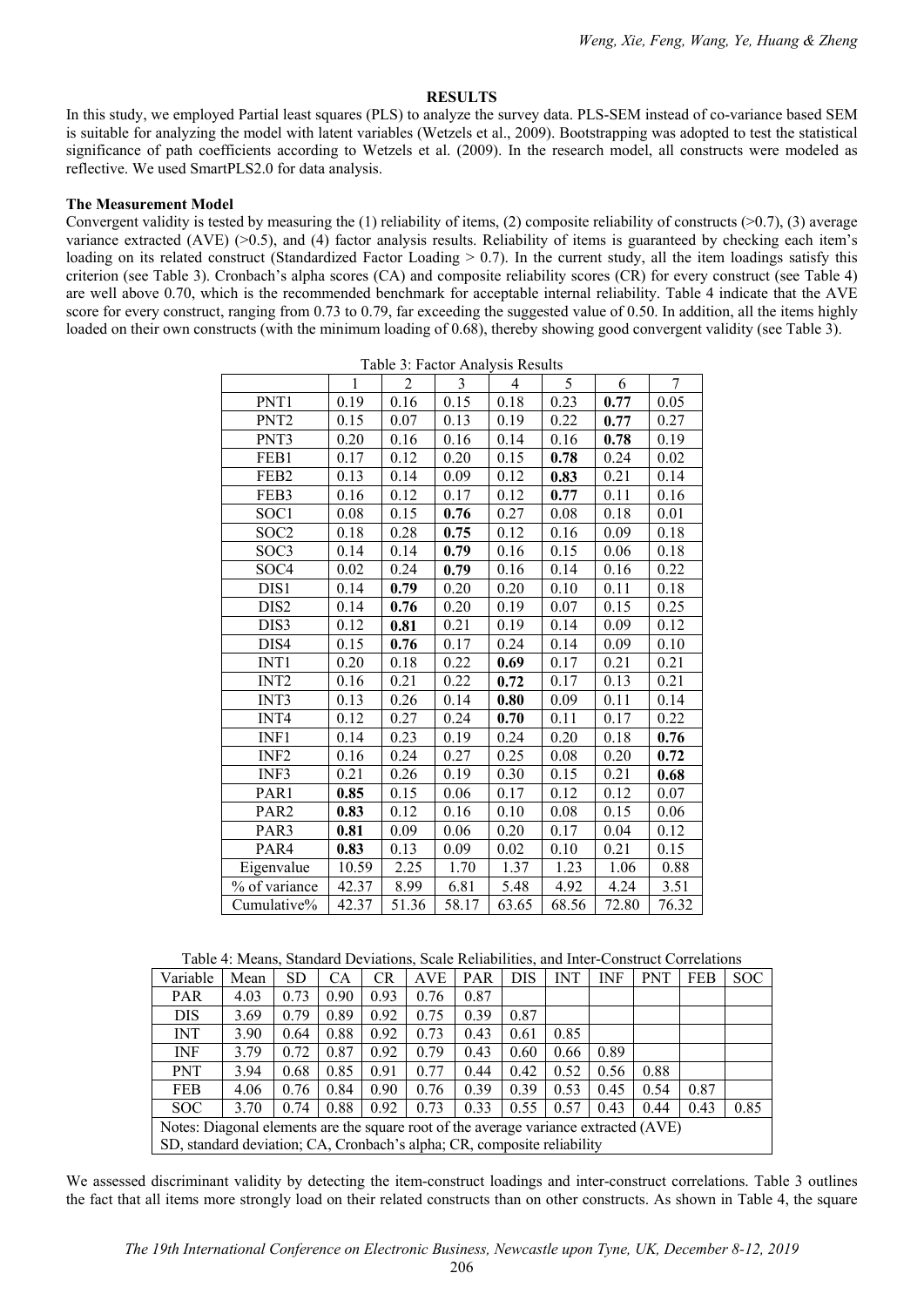roots of the average variance extracted (AVE) are greater than the inter-construct correlations. Consequently, the constructs demonstrate strong discriminant validity.

Finally, the extent of common method variance (CMV) is assessed by using the marker-variable technique. then we examined correlations between the marker variable and other constructs as the marker variable utilized was fantasizing and theoretically unrelated. Several prior studies (e.g., Ye & Kankanhalli, 2017; Feng *et al.*, 2018) had employed fantasizing as marker variable, and showed positive validity in examining CMV. In this study, the smallest correlation with fantasizing was  $-0.03$  (p $>0.05$ ), indicating that CMV was not a substantial issue.

## **Hypothesis Testing**

As figure 2 and table 5 shown, demographic variables (i.e., age, gender, education level and industry) were included in the analysis as controls for solver participation. None of the control variables except for gender  $(\beta=0.12, \text{p} < 0.01)$  were significant, implying that female is more willing to participate in crowdsourcing than male.

It's consistent with our prediction that point shows a significant influence on distributive justice ( $\beta$ =0.292, p<0.001), supporting H1. Point also exhibits a positive influence on interactional justice ( $\beta$ =0.297, p<0.001), supporting H2. As anticipated, the relationship between feedback and distributive justice (β=0.235, p<0.001), interactional justice (β=0.138,  $p<0.001$ ) and informational justice (β=0.253,  $p<0.001$ ) are significant respectively, supporting H3, H4 and H5. Social network is also favorable related to both interactional justice  $(\beta=0.381, p<0.001)$  and informational justice  $(\beta=0.454, p<0.001)$ , supporting H6 and H7. Consistent with our prediction, distributive justice ( $\beta$ =0.143, p<0.001), interactional justice ( $\beta$ =0.203, p<0.001) and informational justice (β=0.205, p<0.001) all exhibit positive relationship with solvers' participation, supporting H8, H9 as well as H10. Table 5 summarizes the results of the hypothesis tests.



•Significant Path Not significant path -ь.

Figure 2: Hypothesis Testing Result

| Table 5: Tests of Research Hypotheses |                |               |            |                  |             |                |  |  |  |
|---------------------------------------|----------------|---------------|------------|------------------|-------------|----------------|--|--|--|
|                                       | Proposed paths |               |            | Path<br>estimate | $p$ -levels | Result         |  |  |  |
| H1                                    | <b>PNT</b>     | →             | <b>DIS</b> | 0.294            | < 0.001     | <b>Support</b> |  |  |  |
| H <sub>2</sub>                        | <b>PNT</b>     | →             | <b>INT</b> | 0.279            | < 0.001     | <b>Support</b> |  |  |  |
| H <sub>3</sub>                        | FEB            | $\rightarrow$ | <b>DIS</b> | 0.235            | < 0.001     | <b>Support</b> |  |  |  |
| H4                                    | FEB            | $\rightarrow$ | INT        | 0.138            | < 0.001     | <b>Support</b> |  |  |  |
| H <sub>5</sub>                        | FEB            | $\rightarrow$ | <b>INF</b> | 0.253            | < 0.001     | <b>Support</b> |  |  |  |
| H <sub>6</sub>                        | <b>SOC</b>     | →             | <b>INT</b> | 0.381            | < 0.001     | <b>Support</b> |  |  |  |
| H7                                    | <b>SOC</b>     | →             | INF        | 0.454            | < 0.001     | <b>Support</b> |  |  |  |
| H8                                    | DIS            | $\rightarrow$ | <b>PAR</b> | 0.143            | < 0.001     | <b>Support</b> |  |  |  |
| H <sub>9</sub>                        | <b>INT</b>     | →             | <b>PAR</b> | 0.203            | < 0.001     | <b>Support</b> |  |  |  |
| H10                                   | INF            | →             | <b>PAR</b> | 0.205            | < 0.001     | <b>Support</b> |  |  |  |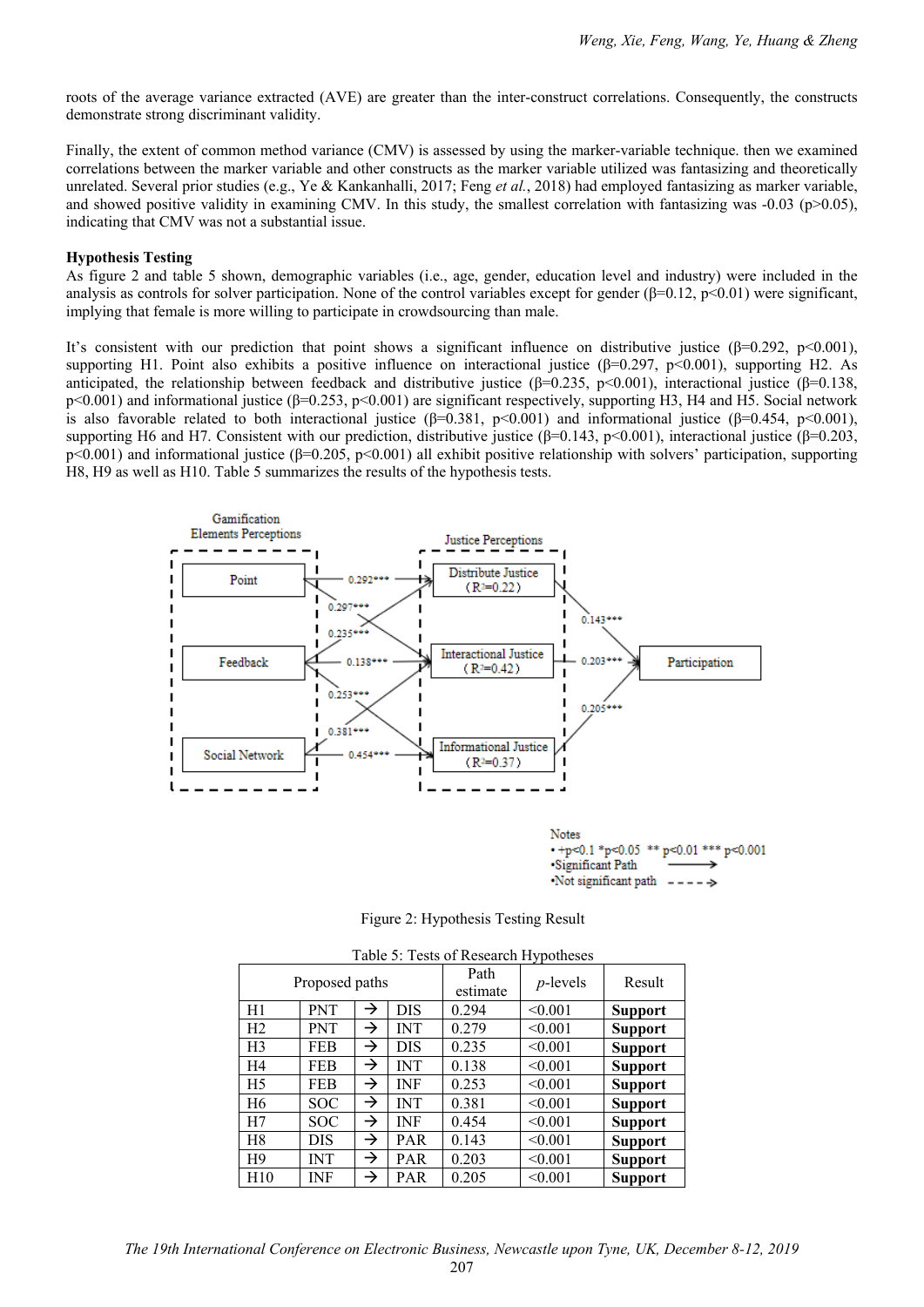#### **Post-hoc Mediation Analysis**

We conduct multiple regression analyses to assess each component of the proposed mediation model. Results are shown in Table 6. First, it was found that point, feedback, and social network are positively related to participation. Second, distributive justice, interactional justice and informational justice were found to be positively related to participation. Third, point is positively related to distributive and interactional justice while feedback is positively related to distributive, interactional and informational justice. Furthermore, social network is positively related to interactional and informational justice.

| Table 6: Bootstrapping Test for Indirect Effects (Sample size= 295) |                    |                      |                       |       |            |                   |  |  |  |
|---------------------------------------------------------------------|--------------------|----------------------|-----------------------|-------|------------|-------------------|--|--|--|
| Relations                                                           | Coefficient        | <i>t</i> -statistics | Bootstrapping $\beta$ |       | Confidence |                   |  |  |  |
|                                                                     |                    |                      |                       |       |            | Interval $(95\%)$ |  |  |  |
|                                                                     |                    |                      |                       |       | Lower      | Upper             |  |  |  |
| Independent Variable->                                              | <b>PNT-&gt;DIS</b> | 0.490                | 7.913***              |       |            |                   |  |  |  |
| Mediator (a path)                                                   | PNT->INT           | 0.490                | $10.376***$           |       |            |                   |  |  |  |
|                                                                     | <b>FEB-&gt;DIS</b> | 0.436                | 7.312***              |       |            |                   |  |  |  |
|                                                                     | FEB->INT           | 0.404                | $8.602***$            |       |            |                   |  |  |  |
|                                                                     | <b>FEB-&gt;INF</b> | 0.460                | $8.635***$            |       |            |                   |  |  |  |
|                                                                     | SOC > INT          | 0.489                | 11.669***             |       |            |                   |  |  |  |
|                                                                     | SOC > INF          | 0.554                | 11.664***             |       |            |                   |  |  |  |
| Mediator->Dependent                                                 | $DIS$ ->PAR        | 0.144                | $2.440*$              |       |            |                   |  |  |  |
| Variable (b path)                                                   | INT < PAR          | 0.210                | $2.704**$             |       |            |                   |  |  |  |
|                                                                     | $INF$ -> $PAR$     | 0.243                | 3.345**               |       |            |                   |  |  |  |
| Independent Variable->                                              | PNT > PAR          | 0.474                | 8.412***              |       |            |                   |  |  |  |
| Dependent Variable (c                                               | FEB->PAR           | 0.402                | $7.326***$            |       |            |                   |  |  |  |
| path)                                                               | SOC->PAR           | 0.328                | $6.033***$            |       |            |                   |  |  |  |
| Independent Variable->                                              | PNT->PAR           | 0.301                | $4.695***$            |       |            |                   |  |  |  |
| Dependent Variable (c'                                              | FEB->PAR           | 0.209                | $3.503***$            |       |            |                   |  |  |  |
| path)                                                               | SOC->PAR           | 0.068                | 1.046                 |       |            |                   |  |  |  |
| <b>Mediating Effects</b>                                            | PNT->DIS->PAR      |                      |                       | 0.071 | 0.020      | 0.149             |  |  |  |
|                                                                     | PNT->INT->PAR      |                      |                       | 0.103 | 0.028      | 0.199             |  |  |  |
|                                                                     | FEB->DIS->PAR      |                      |                       | 0.045 | 0.002      | 0.106             |  |  |  |
|                                                                     | FEB->INT->PAR      |                      |                       | 0.070 | 0.005      | 0.160             |  |  |  |
|                                                                     | FEB->INF->PAR      |                      |                       | 0.079 | 0.013      | 0.165             |  |  |  |
|                                                                     | SOC->INT->PAR      |                      |                       | 0.126 | 0.041      | 0.238             |  |  |  |
|                                                                     | SOC->INF->PAR      |                      |                       | 0.135 | 0.047      | 0.246             |  |  |  |
| * $p < 0.05$ , ** $p < 0.01$ , *** $p < 0.001$                      |                    |                      |                       |       |            |                   |  |  |  |

As both a-path and b-path were significant, we used the Bootstrapping method with bias-corrected confidence estimates (Preacher & Hayes, 2008) to verify the mediation effects. In the current study, the 95% confidence interval of the indirect effects was obtained with 5000 bootstrap re-samples (Preacher & Hayes, 2008). Results of the mediation effect analysis confirmed the mediating role of distributive justice (*Beta* = 0.071, CI = 0.020-0.149) and interactional justice (*Beta* = 0.103, CI  $= 0.028-0.199$ ) in the relation between point and participation; the mediating role of distributive justice (*Beta*  $= 0.045$ , CI  $=$ 0.002-0.106), interactional justice (*Beta* = 0.070, CI = 0.005-0.160), and informational justice (*Beta* = 0.079, CI = 0.013-0.165) in the relation between feedback and participation; and the mediating role of interactional justice (*Beta* = 0.126, CI = 0.041- 0.238) and informational justice (*Beta* = 0.135, CI = 0.047-0.246) in the relation between social network and participation. In addition, results indicate that the direct effects of point  $(Beta = 0.474, t = 8.412)$  and feedback  $(Beta = 0.402, t = 7.326)$  on participation remained significant (point: *Beta* =  $0.301$ ,  $t = 4.695$ ; feedback: *Beta* =  $0.209$ ,  $t = 3.503$ ) when controlling for the mediators, hence suggesting partial mediations, while the direct effect of social network on participation (*Beta* = 0328, t = 6.033) became non-significant (*Beta* = 0.068, t = 1.046) when controlling for the mediators, thereby suggesting full mediations.

#### **DISCUSSIONS**

Nowadays, commercial organizations heavily count on online crowdsourcing platforms to search for effective solutions and creative ideas (Ye & Kankanhalli, 2017). Instigating solvers to participate is an important pre-requisite for the sustainability of these crowdsourcing platforms (Ye & Kankanhalli, 2017). Solvers, like workers, will be more proactive in task solving when they perceive they are fairly treated. Therefore, how to properly design the platform to nurture the fairness perceptions of solvers and motivate their participation is an important but insufficiently studied topic for both researchers and practitioners. Considering this, we seek to investigate how to utilize gamification to generate solvers fairness perception and participation. Empirical results support our hypotheses that the perceptions of three typical gamification elements (i.e., point, feedback and social network) positively affect solvers' participation via their justice perceptions. Specifically, point affects participation through the distributive and interactional justice perceptions, while feedback influences participation through distributive, interactional, and informational justice perceptions. Additionally, social network has an effect on participation via interactional and informational justice perceptions. Taken together, results of this study suggest that gamification elements indirectly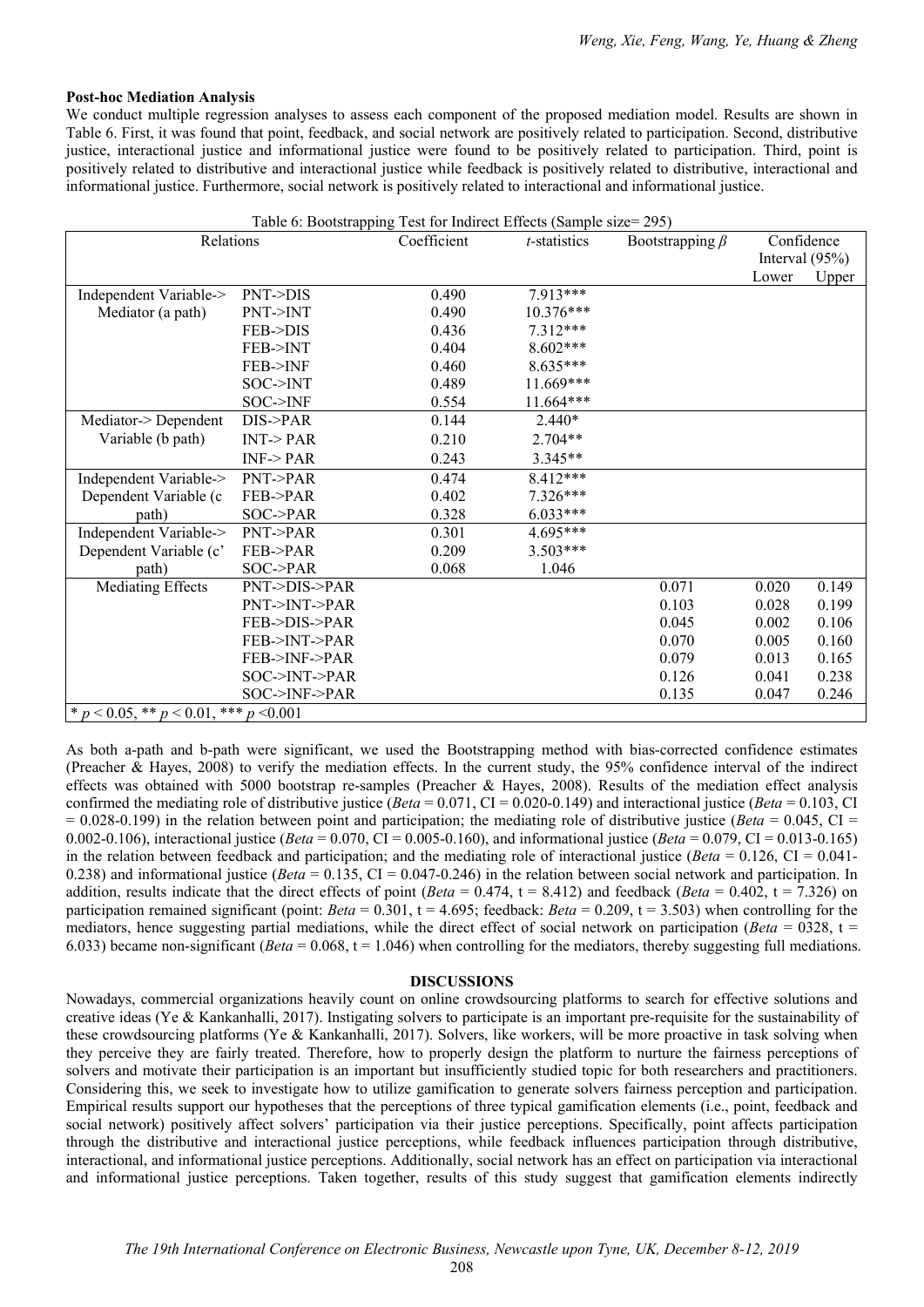influence solvers' engagement in crowdsourcing tasks through the distributive, interactional, and informational justice perceptions.

## **Theoretical Contributions**

This study has several critical theoretical contributions. First, we develop the gamified crowdsourcing literature (Goh et al., 2017) by theorizing gamification elements into point perception, feedback perception and social network perception, and testing their effects on solvers' justice perceptions and participation. This provides an effective research example for future study on the effects of gamification artifacts.

Second, past empirical literature on gamification has overwhelmed by research on the impacts of gamification elements on solvers' behaviors via motivations (Mekler et al., 2017). Although prior research has inferred that some gamification artifacts may work as non-monetary incentives that supplement the monetary rewards in compensating solvers' efforts and enhancing their fairness perceptions (Mekler et al., 2017), little research has empirically examined the effects of gamification artifacts on solvers' behaviors via their justice perceptions. This study adds up to previous gamification literature by theoretically proposing and empirically justifying the impacts of gamification element perceptions on solvers' participation through their justice perceptions in the crowdsourcing platforms. Results suggest that in crowdsourcing platforms, point, feedback and social network can foster solvers' participation via their distributive, interactional, and informational justice perceptions.

Third, prior crowdsourcing research has been restricted to studying the effects of different justice perceptions on solvers' engagement (Faullant et al., 2017). This study enriches existing crowdsourcing literature (Franke et al., 2013) by stepping further to explore and examine platform designs as antecedents for justice perceptions. Specifically, we conceptualize point, feedback and social network as three typical gamification elements perceptions and bridge them with the distributive, interactional, and informational justice perceptions of the solvers. This inspires our understanding on how the design of crowdsourcing platforms can be tuned to compensate the solvers' efforts and motivate them to participate.

Fourth, this study enriches the literature on organizational justice theory by establishing the theoretical links between organizational justice theory and gamification literature. As a result, we identify three gamification artifacts as the critical sources for solvers' distributive, interactional and informational justice perceptions. This adds to the development of organizational justice theory.

## **Practical Implications**

From a pragmatic perspective, we generate insights to crowdsourcing organizations and platform operators on how to promote solvers' participation. Specifically, this study enlightens practice in three ways. First, it suggests that designing an effective pointstification system can encourage solvers to more actively participate in crowdsourcing. On one hand, this study implies that a fine-tuned pointstification system should be able to motivate solvers' participation in crowdsourcing by reinforcing their distributive justice perception, that is, the evaluation of fairness of economic and socio-emotional outcomes they receive. Crowdsourcing platforms should promote to solvers the notion that earning more points could be regarded by crowdsourcing firms as competent solvers and thus bringing more chances to win the bids. When solvers consider the points as valuable nonmonetary incentives, they will believe that their emotional efforts are properly compensated and thus are more willing to sustain their participation. On the other hand, empirical evidences of this study also indicate that rewarding solvers with points immediately after the tasks are completed could make them feel they are politely treated, thereby being more proactive in task participation.

Second, real-time performance feedback by crowdsourcing firms is also important. Crowdsourcing platforms could strive to enhance solvers' distributive, interactional, and informational justice perceptions by urging the crowdsourcing firms to provide immediate and detailed feedbacks for the submissions. Specifically, crowdsourcing firms should be encouraged to reply to as many as the submissions immediately after the task is completed. To realize that, crowdsourcing platforms should devise a function to remind the firms to select bids and offer feedbacks when the bidding period is ended. Additionally, crowdsourcing firms should be encouraged to be constructive when they provide feedbacks. Prompt and constructive feedbacks can reinforce solvers' sense of distributive, interactional and informational justice which, in turn, enhance their crowdsourcing participation.

Third, to strengthen solvers' justice perceptions, multi-channel social networking tools for the effective communication between crowdsourcing firms and solvers are indispensable. To be concrete, crowdsourcing platforms should be able to offer various networking tools (i.e., instant messaging, in-mail) for solvers to communicate with firms before they participate in the tasks. And these social networking tools should be noticeable and easy to use.

#### **Limitations and Future Research Directions**

We acknowledge some limitations in this study. First, divergent from prior studies that commonly adopted an experimental approach to examine the effects of gamification artifacts, we examine such effects through a cross-sectional survey, which bears its own merits. Although the experimental method might be more capable in justifying the causal relationships among studied variables, the external validity and generalizability of the findings might be compromised. On contrary, survey could enhance the external validity and generalizability to a certain extent. Apart from that, in this study we operationalized the two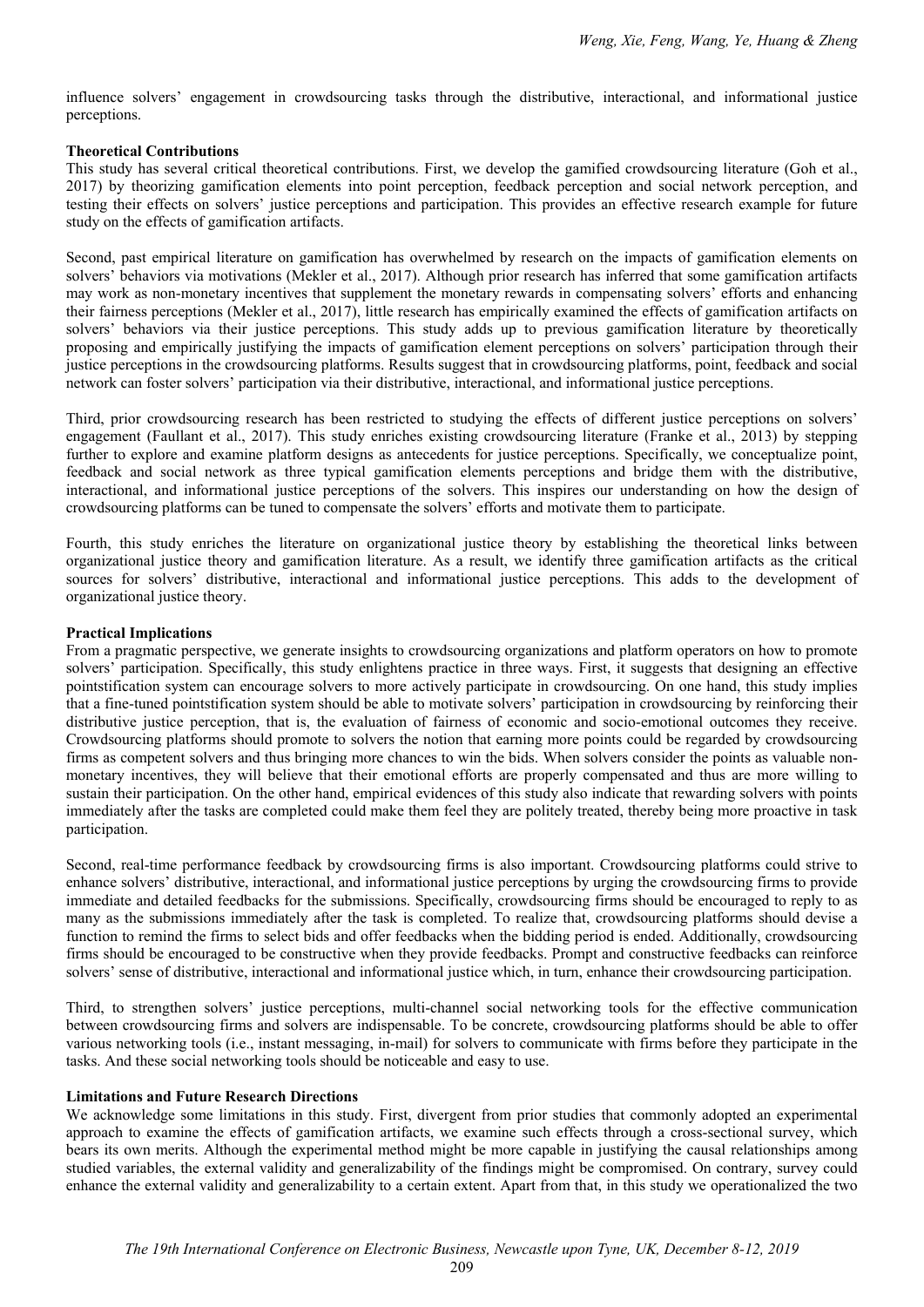gamification elements as solvers' perceptions, which are latent variables and are best studied with survey method (Kankanhalli et al., 2015).

Second, as different types of crowdsourcing tasks require different amounts of efforts by the solvers, for tasks that are more complicated or large-sized, solvers have to devote a greater amount of time and efforts to complete them (Ye & Kankanhalli, 2017). In this situation, efforts can never be accurately measured and compensated by monetary rewards, solvers may value more on non-monetary incentives and place more emphasis on emotional and interpersonal fairness of the deals. Hence, our findings might be best generalized to large-sized or complicated tasks. We acknowledge that for small-sized or less complicated tasks, solvers might value less on the non-monetary incentives and care more about the immediate monetary rewards. Future research replicating our study should at least take the size and complexity of the crowdsourcing tasks into consideration.

Third, although we carefully select pertinent variables into our model based on theoretical foundations, we cannot exclude a possibility of omitting relevant variables. For example, our model focuses on three main dimensions of justice (distributive, interactional and informational justice). Organizational justice literature suggests that there are another dimensions of justice (i.e., procedural justice). We did not include this dimension in our model because we contemplated that points and feedbacks are not related to processes leading to the selection outcomes, about which these two dimensions of justice concern. However, we acknowledge that some crowdsourcing firms might still incorporate explanations of their selection processes in their performance feedback, which could influence the procedural justice perceptions as well. Future research should also account for this possible link.

This study creates a number of exciting directions for further research. This study confirms the significance of three typical gamification artifacts in enhancing solvers' justice perceptions and participation. However, there is still a range of gamification artifacts used in crowdsourcing platforms of which the working paths remain unknown. We solicit researchers to examine other gamification artifacts (e.g., badges, leaderboard) that might be of the equal importance to solvers' justice perceptions and participation in online crowdsourcing platforms.

#### **CONCLUSIONS**

Despite various regulations and promotions applied, solvers' participation keep on shirking in online crowdsourcing platforms. Bearing in mind the importance of solvers' engagement, practitioners have dwelled into the search for various measures to encourage participation. To this end, we offer a theory-driven piece of work to evaluate the importance of gamification elements in assisting practitioners to enhance the prosperity of crowdsourcing platforms via distributive, interactional and informational justice perceptions. Our findings offer clear empirical evidences that the synthesis of gamification literature and organizational justice theory is crucial for a nuance understanding of solvers' crowdsourcing participation. We believe that the theoretical model examined in this study can lay a solid foundation for future research endeavors in this important area.

#### **ACKNOWLEDGMENT**

This work is partially supported by grant 71702111 of the National Natural Science Foundation of China, and grant 2017WQNCX142 of the Young Innovative Talents Projects (Humanities & Social Sciences) from the Education Bureau of Guangdong Province.

#### **REFERENCES**

Abdullah, A. A., & Wan, H. L. (2013). Relationships of non-monetary incentives, job satisfaction and employee job performance. *International Review of Management and Business Research, 2(4)*, 1085-1091.

Blohm, I., & Leimeister, J. M. (2013). *Gamification. Business & Information Systems Engineering, 5(4),* 275-278.

- Boons, M., Stam, D., & Barkema, H. G. (2015). Feelings of pride and respect as drivers of ongoing member activity on crowdsourcing platforms. *Journal of Management Studies, 52(6),* 717-741.
- Callan, R. C., Bauer, K. N., & Landers, R. N. (2015). How to avoid the dark side of gamification: Ten business scenarios and their unintended consequences. *In Gamification in Education and Business* (pp. 553-568). Springer, Cham.

Colquitt, J. A. (2001). On the dimensionality of organizational justice: A construct validation of a measure. *Journal of Applied Psychology, 86(3),* 386-400.

- Cropanzano, R., & Greenberg, J. (1997). Progress in organizational justice: Tunneling through the maze. *International Review of Industrial and Organizational Psychology, 12*, 317-372.
- Deterding, S., Dixon, D., Khaled, R., & Nacke, L. (2011, September). From game design elements to gamefulness: Defining gamification. *In Proceedings of the 15th International Academic MindTrek Conference: Envisioning Future Media Environments* (pp. 9-15). ACM, Tampere, Finland.
- Faullant, R., Fueller, J., & Hutter, K. (2017). Fair play: Perceived fairness in crowdsourcing competitions and the customer relationship-related consequences. *Management Decision, 55(9),* 1924-1941.
- Feng, Y., Ye, H. J., Yu, Y., Yang, C., & Cui, T. (2018). Gamification artifacts and crowdsourcing participation: Examining the mediating role of intrinsic motivations. *Computers in Human Behavior, 81(4),* 124-136.
- Fieseler, C., Bucher, E., & Hoffmann, C. P. (2017). Unfairness by design? The perceived fairness of digital labor on crowdworking platforms. *Journal of Business Ethics, 12(2),* 1-19.
- Franke, N., Keinz, P., & Klausberger, K. (2013). "Does this sound like a fair deal?": Antecedents and consequences of fairness